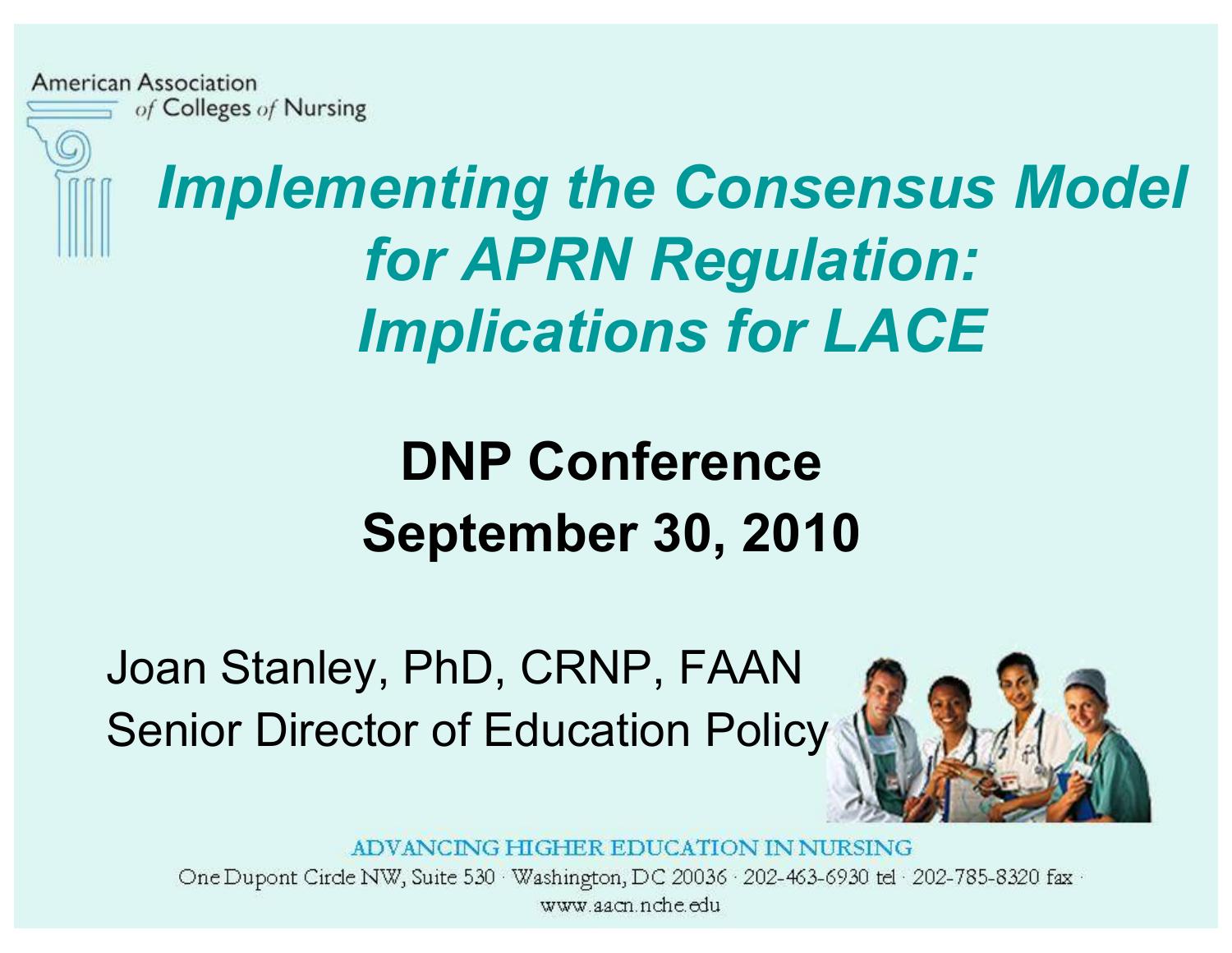## **Objectives**

- Discuss key issues related to implementation of the Model
- AACN's role and organizational response to the Model and its implementation
- Impact of the Model on DNP programs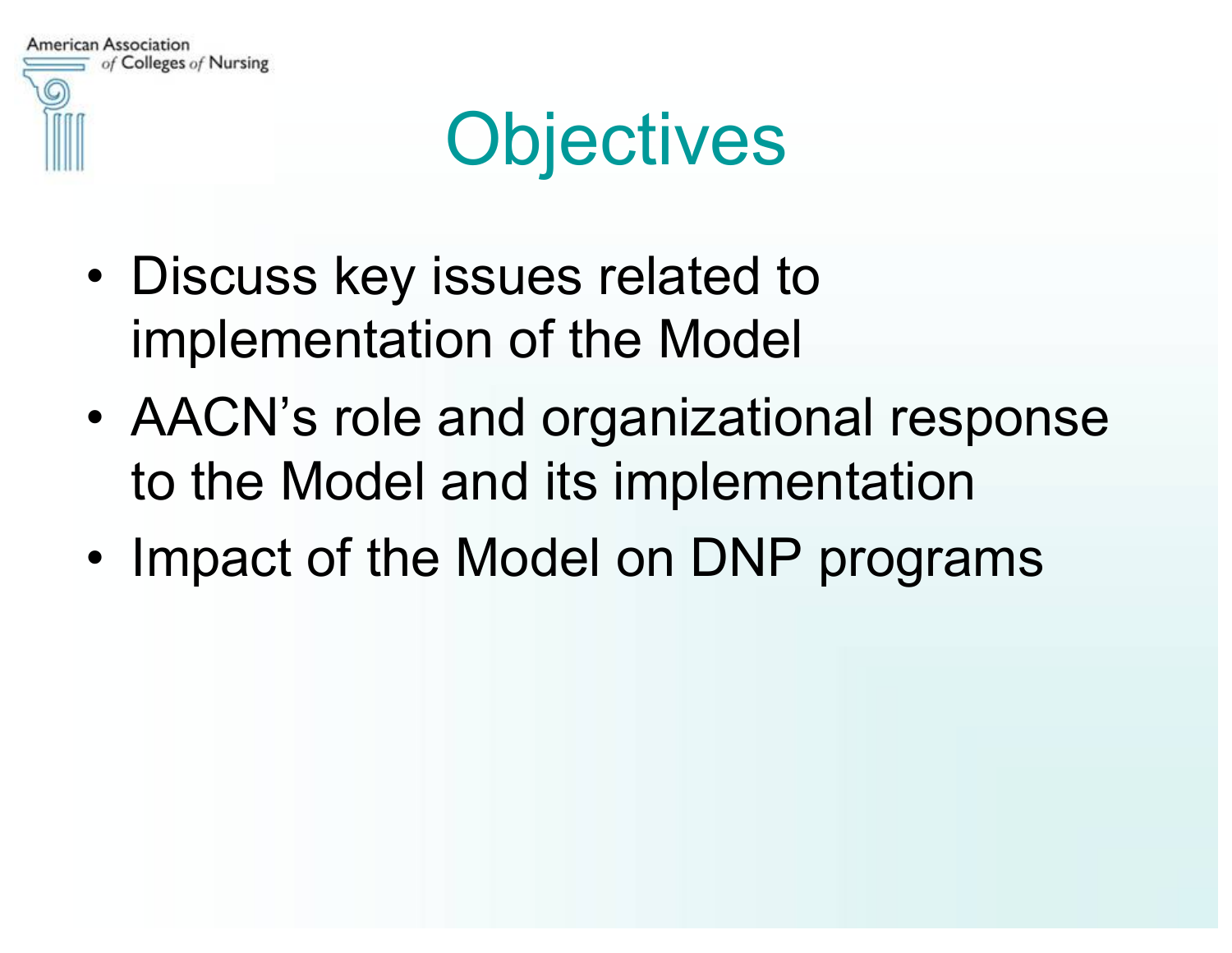

## **Implementation of** *Model*

- Ongoing discussions by LACE organizations
- Development of electronic network to support implementation of LACE
- 27 organizations have committed to supporting and participating in LACE electronic network
	- Ensure transparent and ongoing communication among LACE entities
	- Provide a platform for the ongoing work
	- LACE not a formal, separate organization
	- Based on social networking principles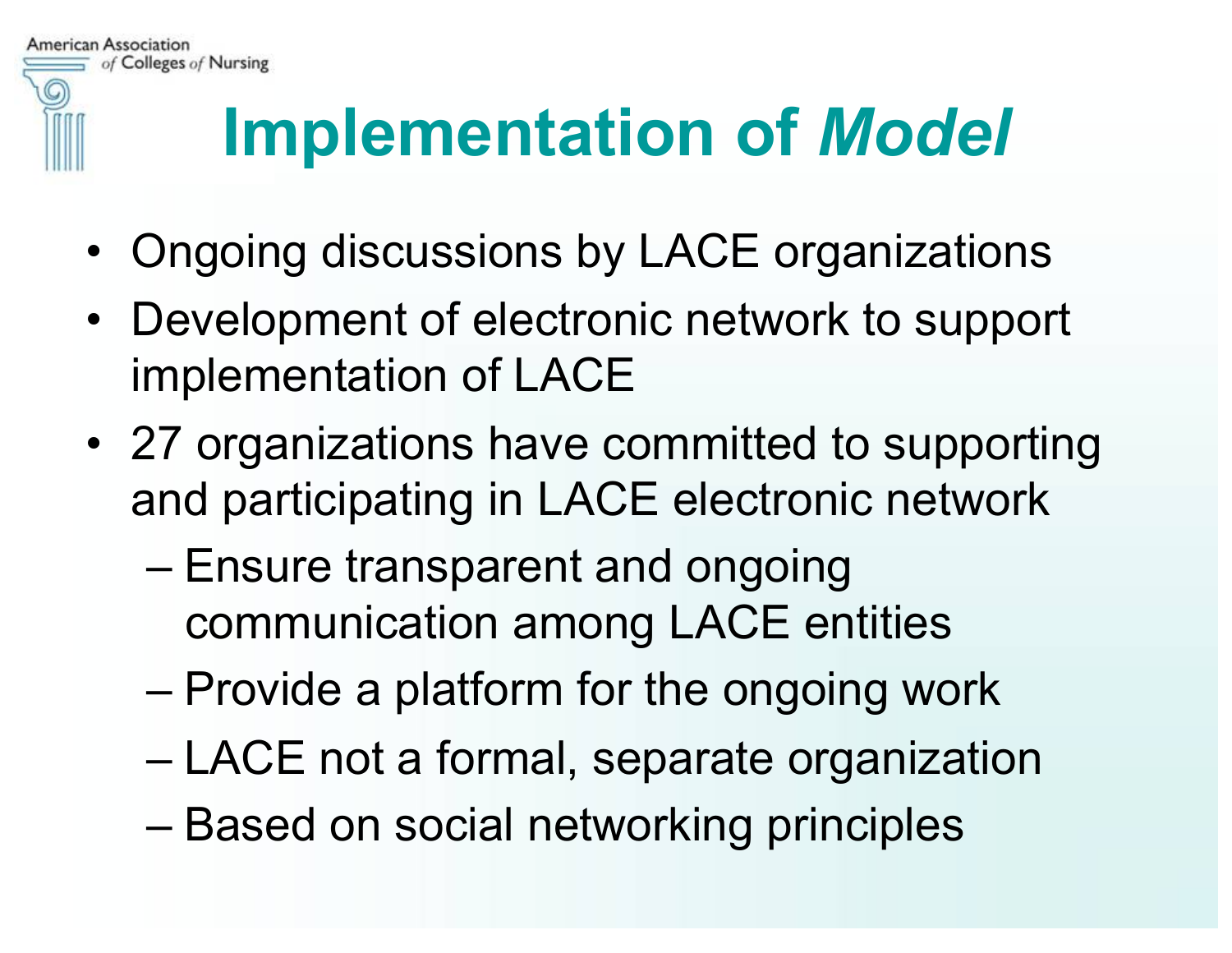# AACN's Response to the Model

- Critical to communicate to schools the meaning and implications of the Model
- Support the transitions that will be required
- Work collaboratively with all other LACE organizations to clarify and implement Model
- Providing leadership in the development of the LACE network.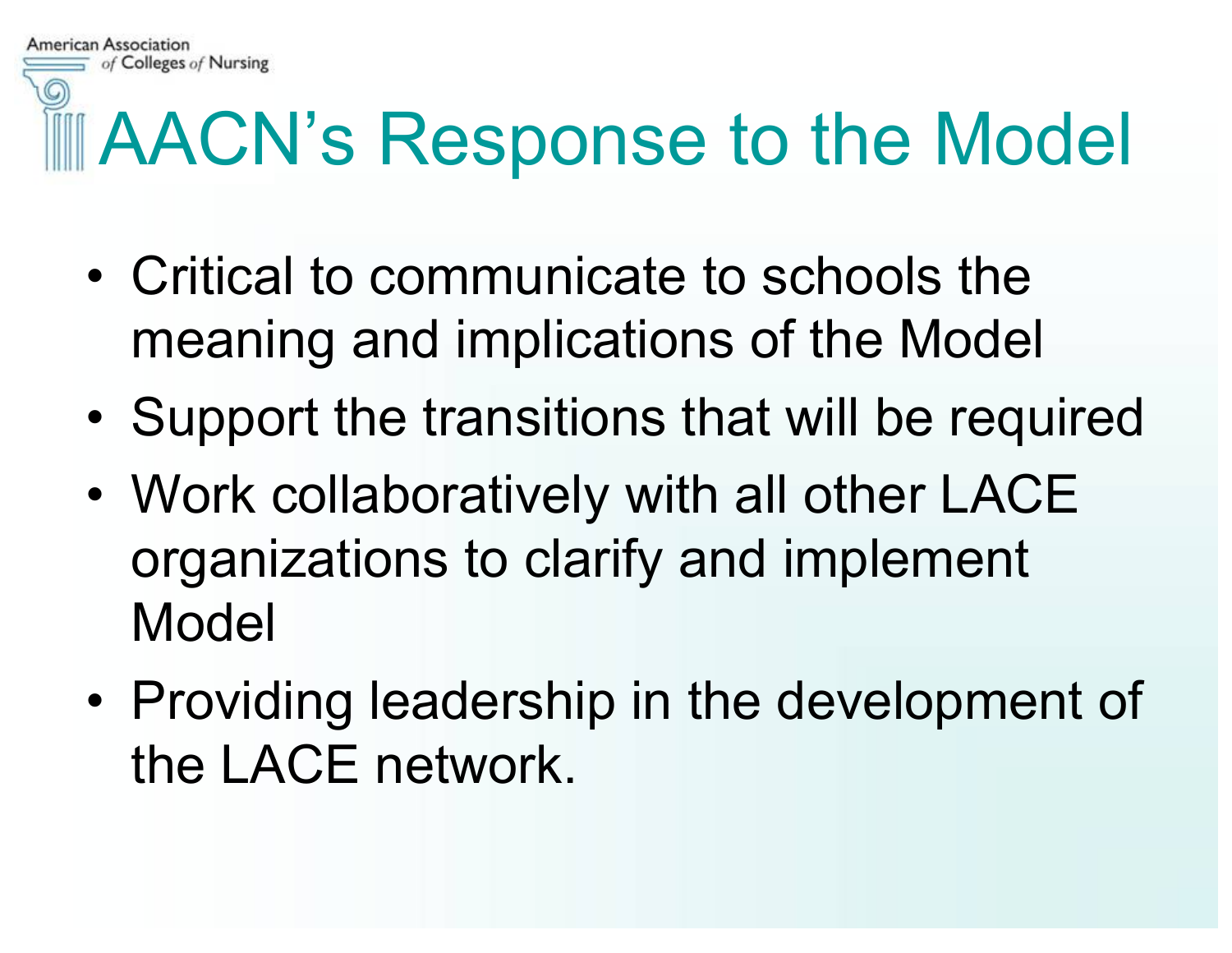

#### of Colleges of Nursing **Implications for: APRN Education Programs**

- Timeline for education programs to transition is projected to be 2012
- Ensure that grads eligible for national certification/ licensure
- All new APRN programs/tracks must be preaccredited/pre-approved prior to admitting students
- All post-graduate certificate APRN programs will need to be accredited by 2015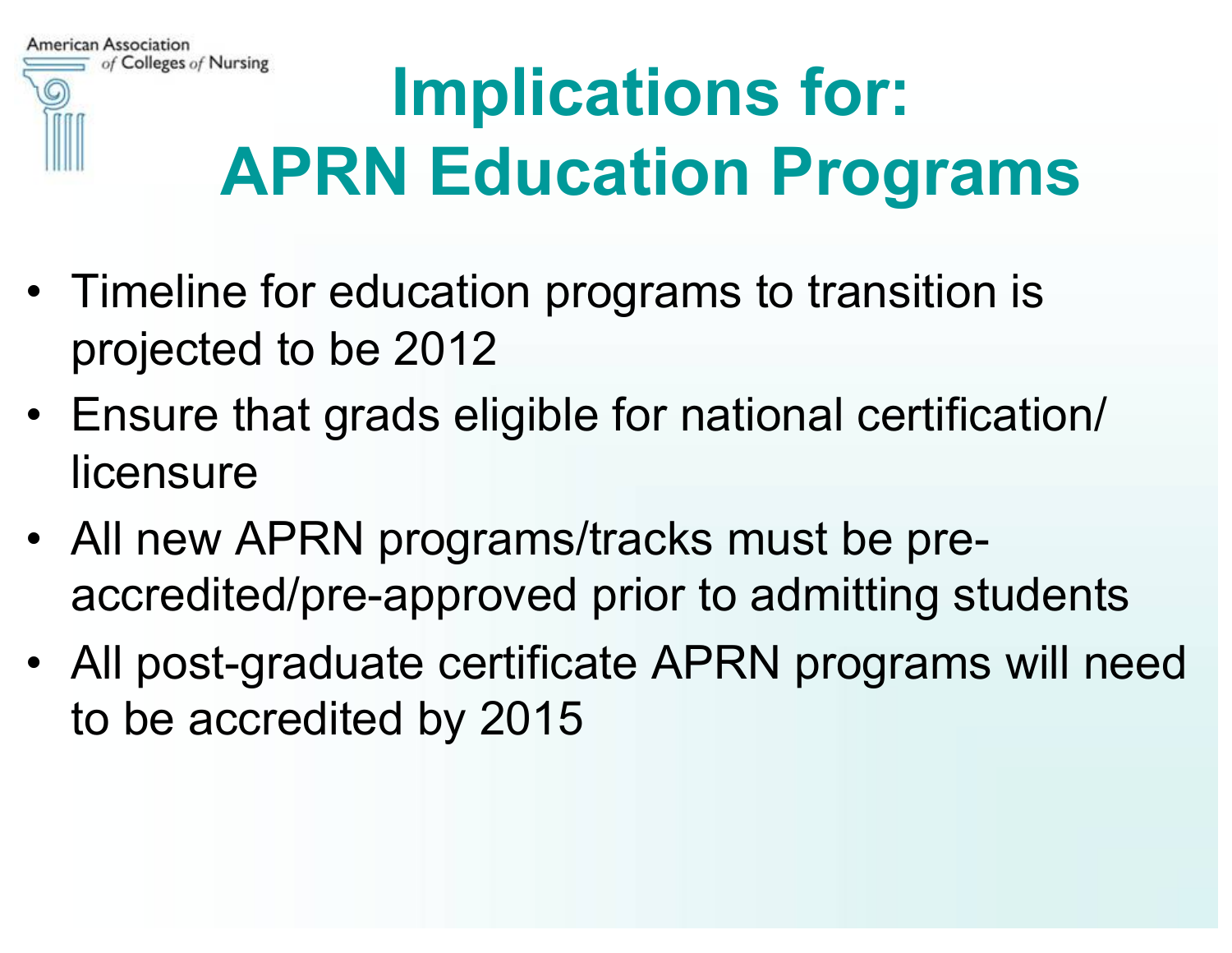# **Implications for:**

## **APRN Education Programs (cont.)**

- Transcript must:
	- Identify APRN role and population focus of the graduate
	- Say that individual completed requirements for a post-graduate certificate in role/population
	- Name the 3 P courses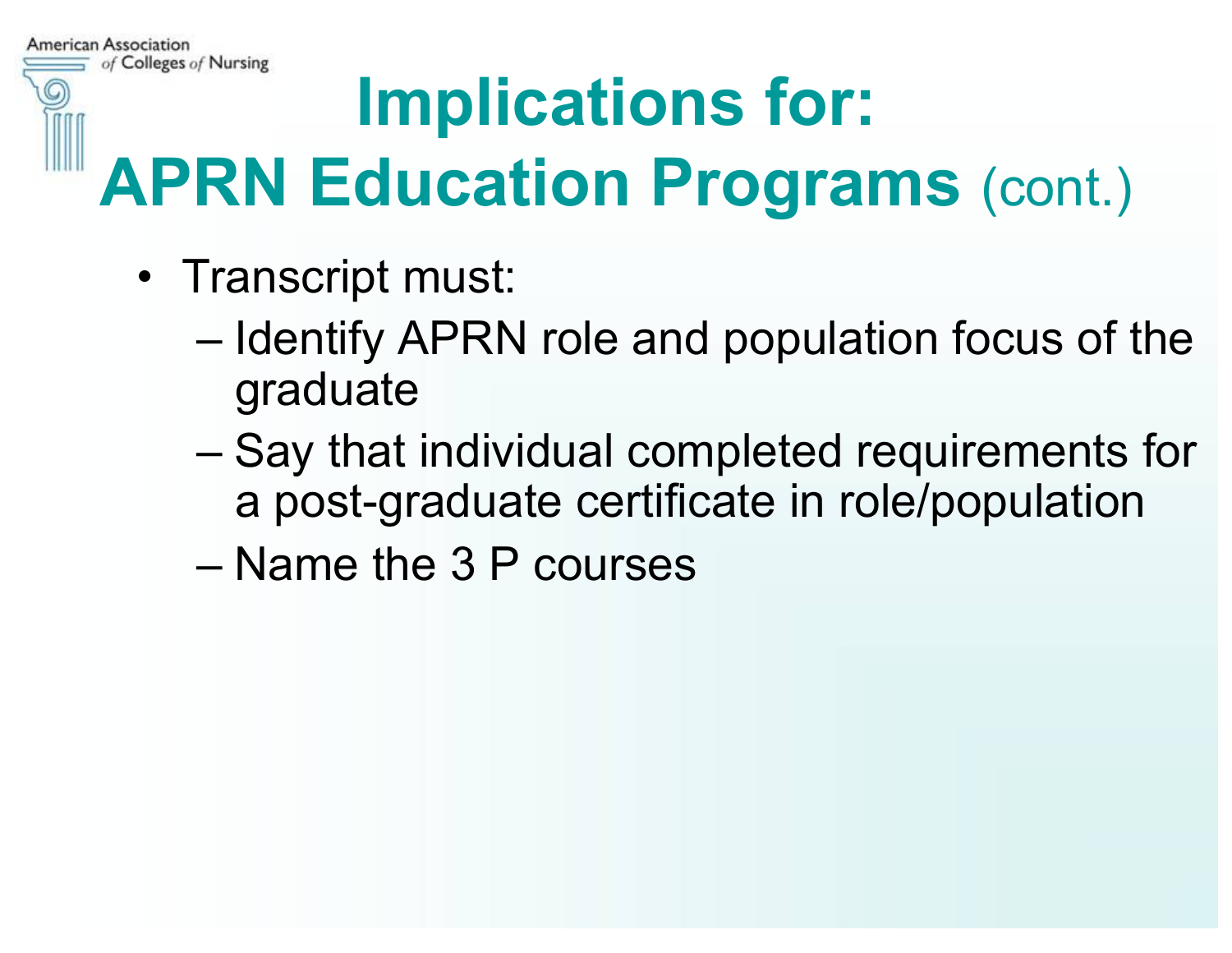

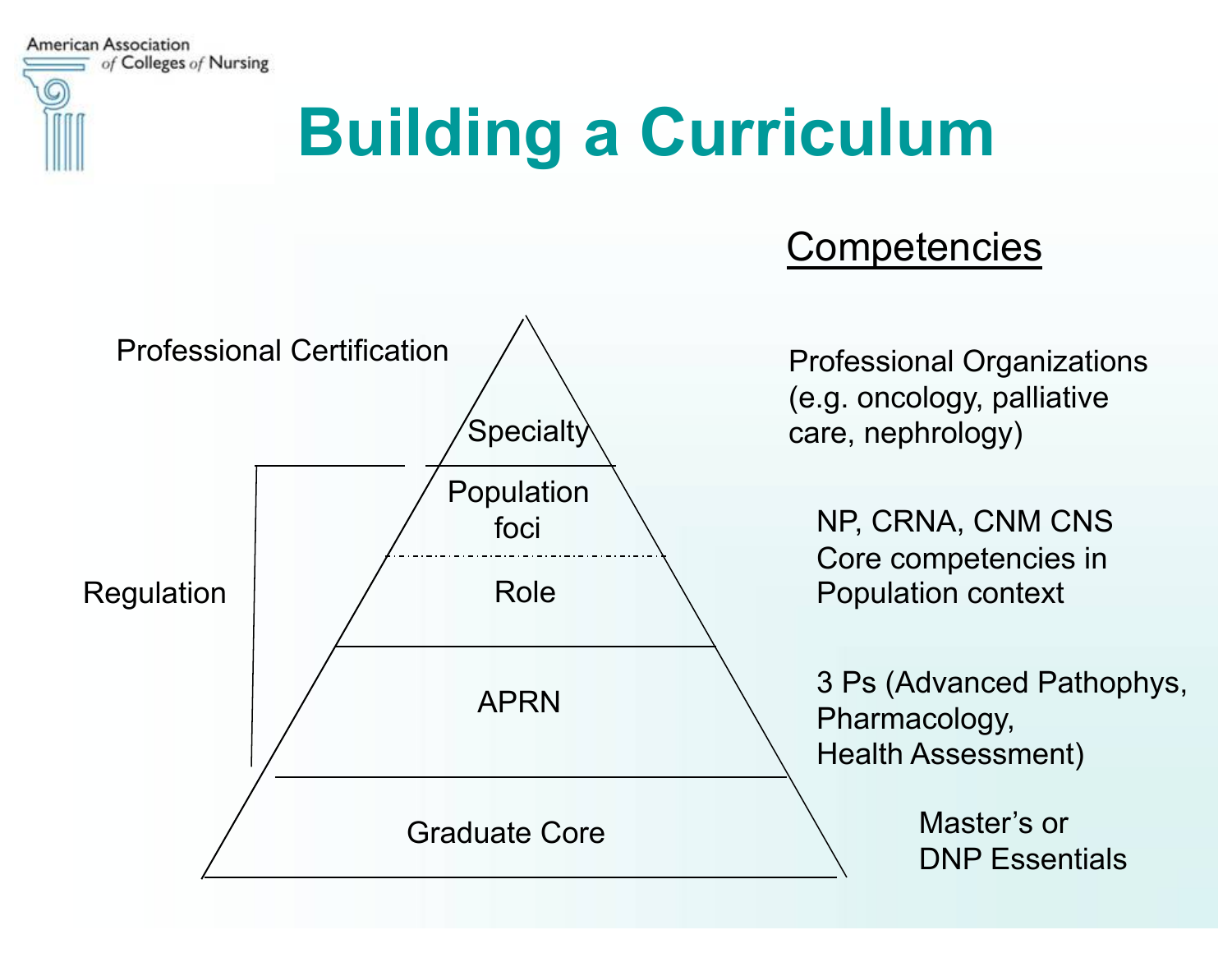

### **APRN Curriculum**

- Graduate Core Competencies ( *Master's* or *DNP Essentials*)
- Curriculum must include APRN Core = 3 P's (separate graduate level courses); specific competencies delineated in *Master's Essentials* & *DNP Essentials*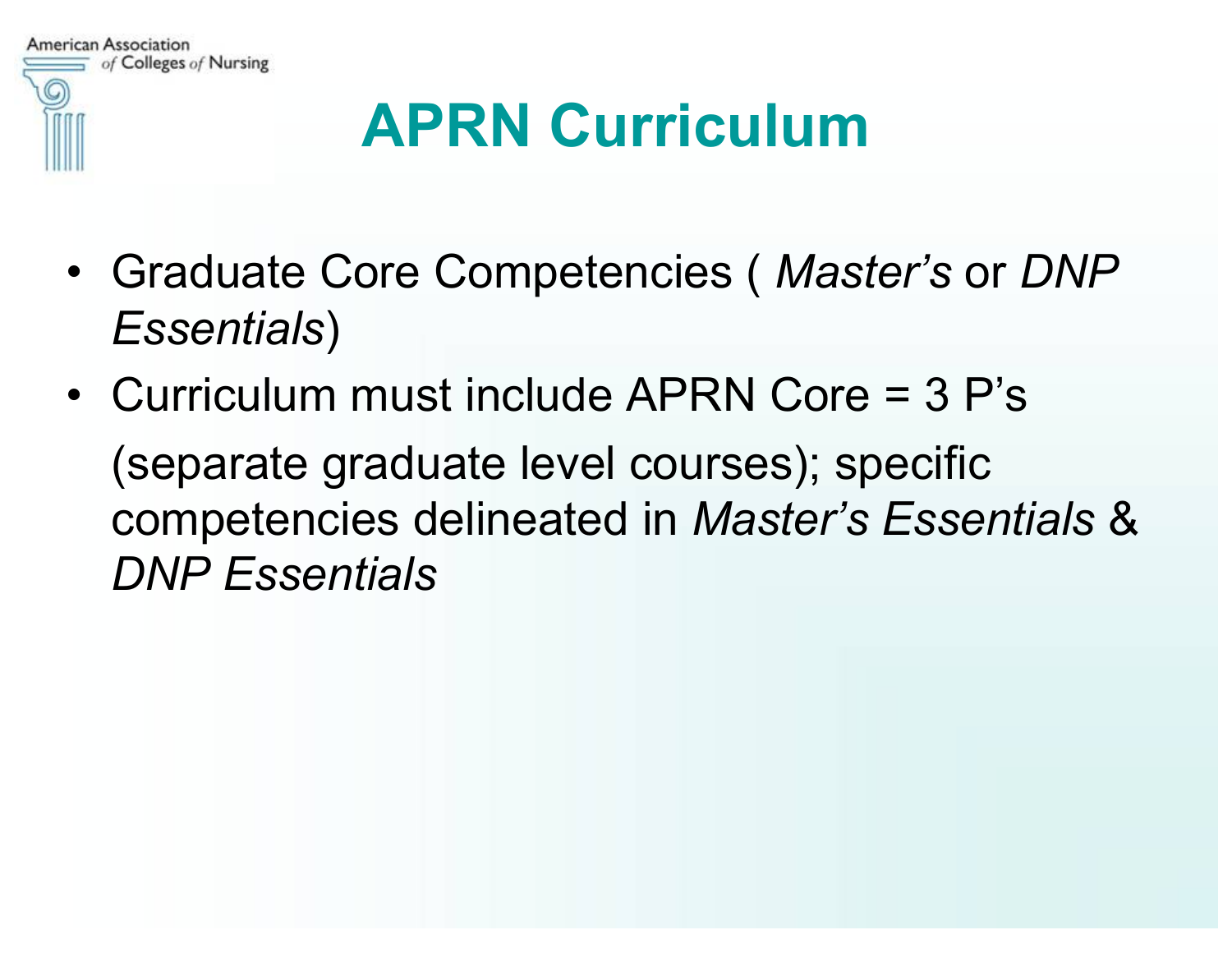

## **APRN Curriculum (cont.)**

- Nationally recognized role competencies (CRNA, CNM, CNS, or CNP)
	- For CNS: New national consensus-based core competencies for CNSs currently out for endorsement (available at http://www.nacns.org under educator resources)
	- For CNP: NONPF NP core competencies
		- $\longrightarrow$  primary care competencies
			- $\rightarrow$  acute care competencies
- Population-focused competencies for role
- In addition, each role must include preparation across the health wellness-illness continuum
	- *CNS educated and assessed across the continuum from wellness through acute care*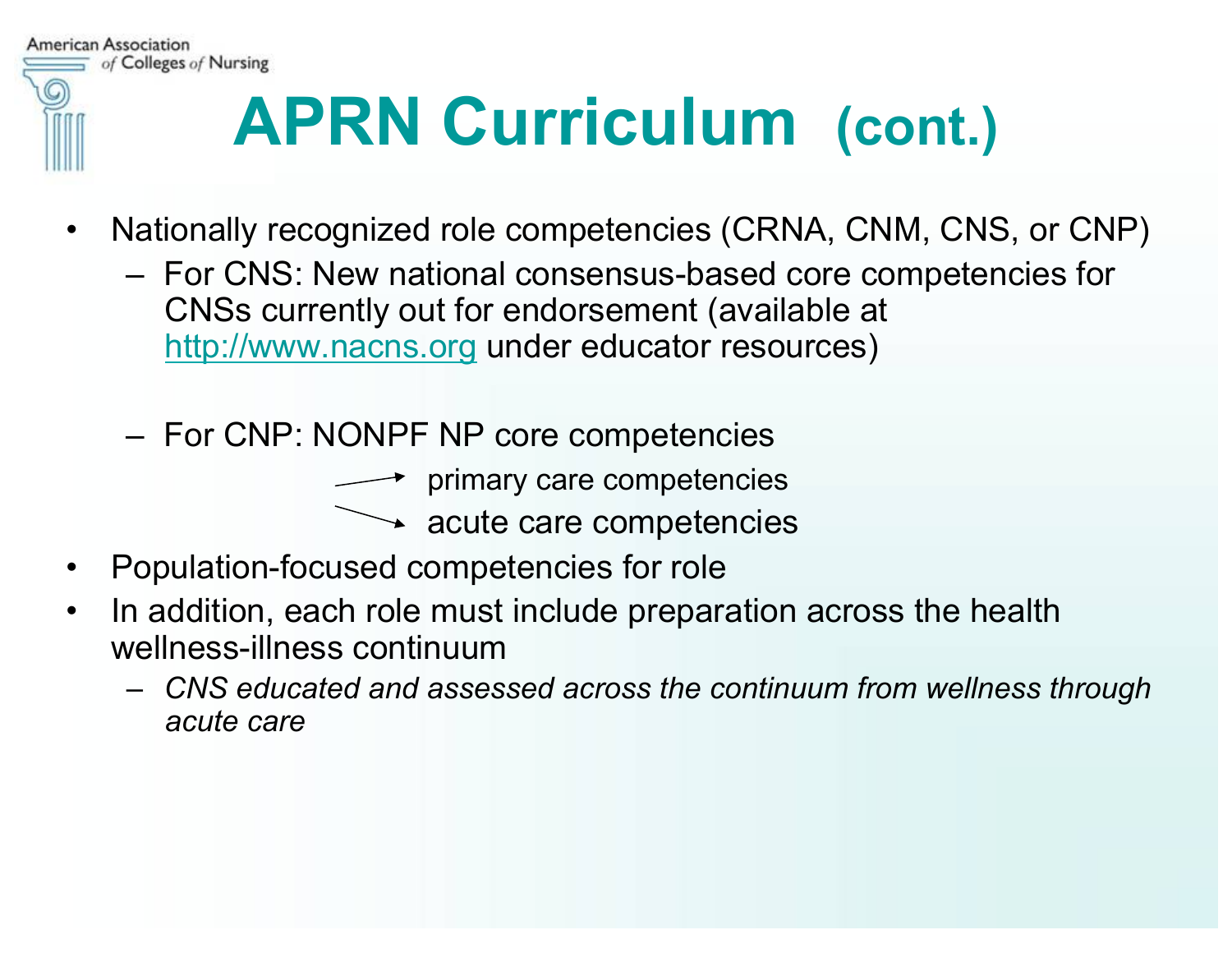

## **APRN Core**

- 3 P's (separate graduate level courses)
	- Advanced physiology/pathophysiology, including general principles *that apply across the lifespan; (lifespan is defined as prenatal through old age including death).*
	- Advanced health assessment, which includes **all systems** and advanced techniques.
	- Advanced pharmacology, which includes …. **all broad categories of agents**- not solely for population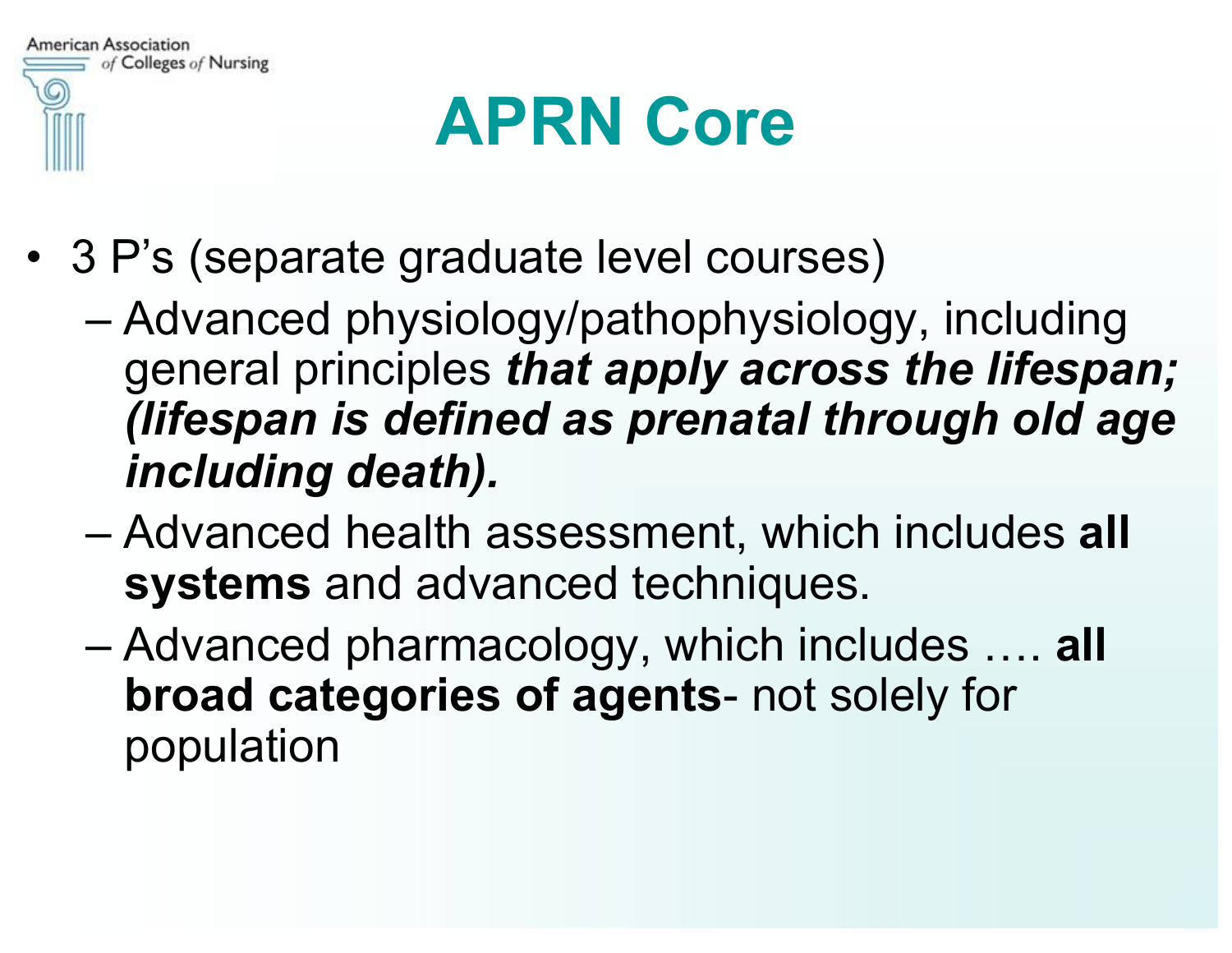

## **Adult-Gerontology Population**

- All NP or CNS programs preparing individuals to provide care to the adult or gerontology populations must be prepared with in-depth competencies to care for the entire adult population (young adult thru older adult as well as frail elderly!)
- AACN, led JAHF-funded initiative, to develop Adult-Gerontology Competencies for NPs & CNSs
	- Adult-Gerontology Primary Care NP Competencies
	- Adult-Gerontology CNS Competencies

(http://www.aacn.nche.edu/Education/adultgerocomp.htm)

– Adult-Gerontology Acute Care NP Competencies (under development)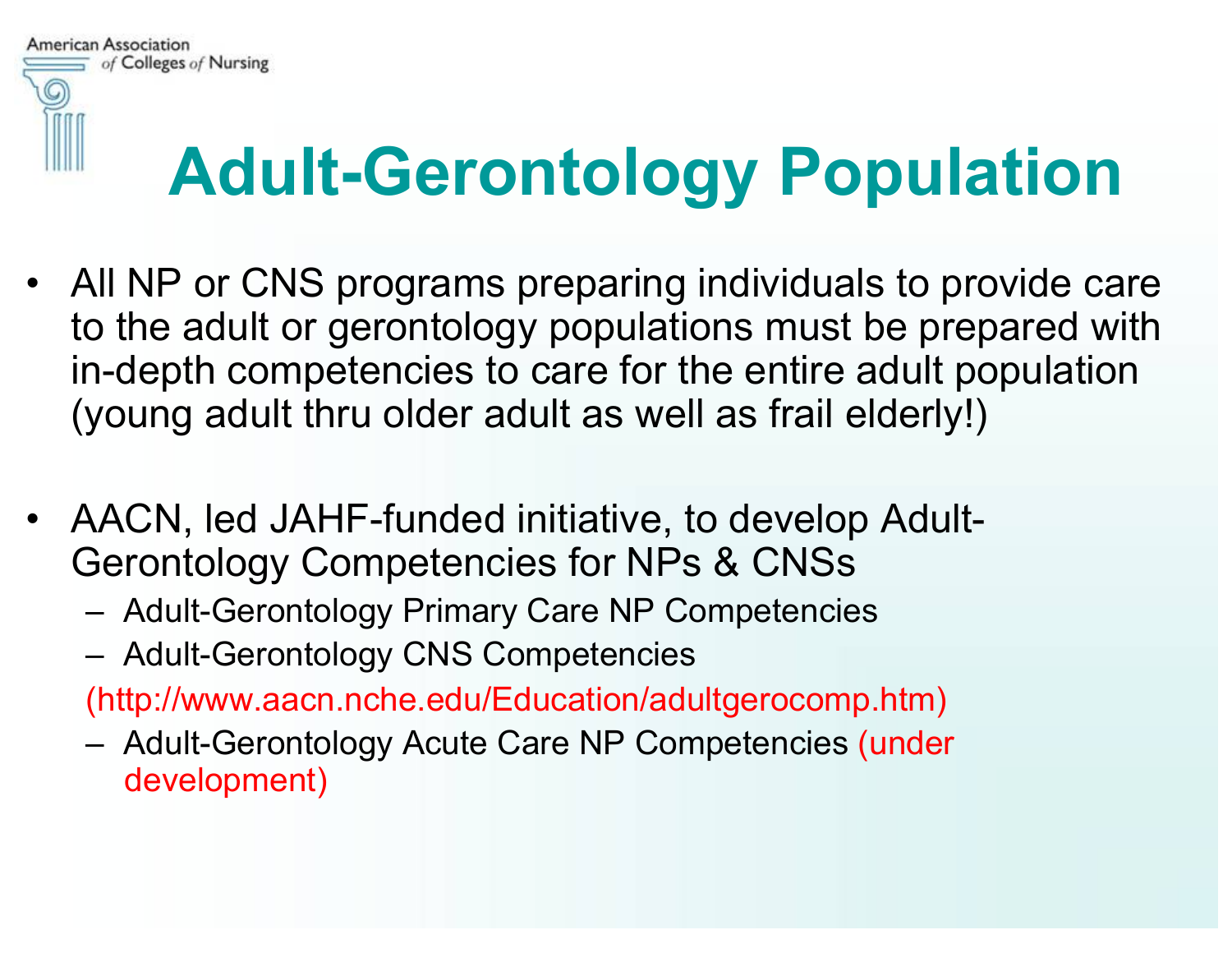

## **All APRNs and Preparation to Care for Older Adult**

- Model states that all APRNs in any of the 4 roles providing care to the adult population, e.g. family or gender specific, must be prepared to meet the growing needs of the older adult population
- Recommended Competencies for Older Adult care for Non- Adult-Gerontology APRNs
	- WHNPs & FNPs
	- WH and Across the Lifespan CNSs

http://www.aacn.nche.edu/education/nonadultgero.htm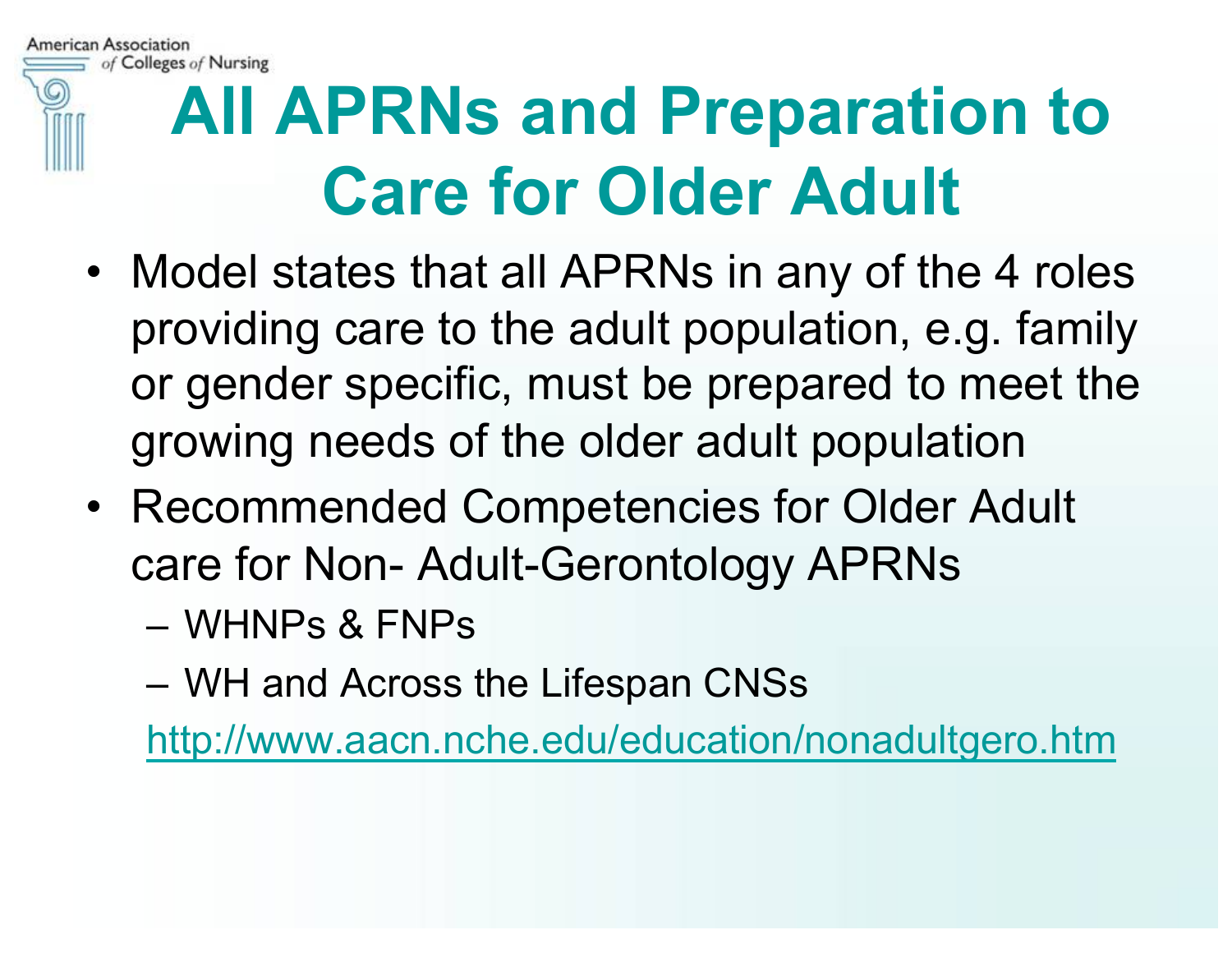of Colleges of Nursing **Psychiatric/Mental Health CNS or CNP** 

American Association

- Under the new Model, all CNPs or CNSs prepared with a population focus in psychiatric/ mental health must be prepared across the lifespan.
- Implementation including what it means to be educated across the lifespan (populationfocused competencies) being discussed by APNA and ISPN TF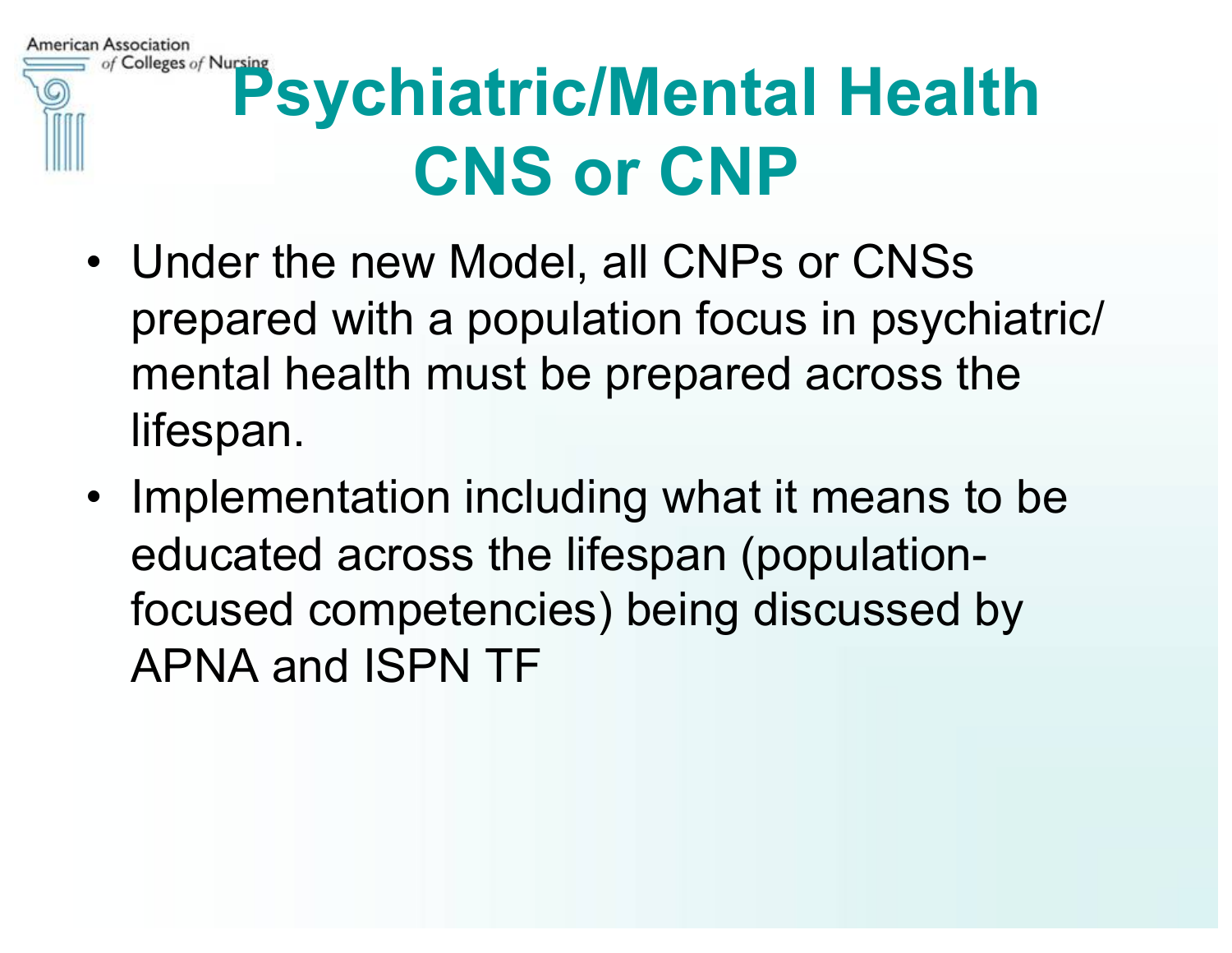

## **Specialty APRN Programs**

- All programs must prepare graduates to sit for national certification in the role + one population!
- Clinical and didactic coursework must be comprehensive in role + population
- Preparation in a specialty area is *optional and over and above role + population educational experiences,* e.g. oncology, palliative care, cardiology – these are regulated by the profession & assessed through specialty certification.
- A specialty may not expand the APRN's scope of practice into another role or population focus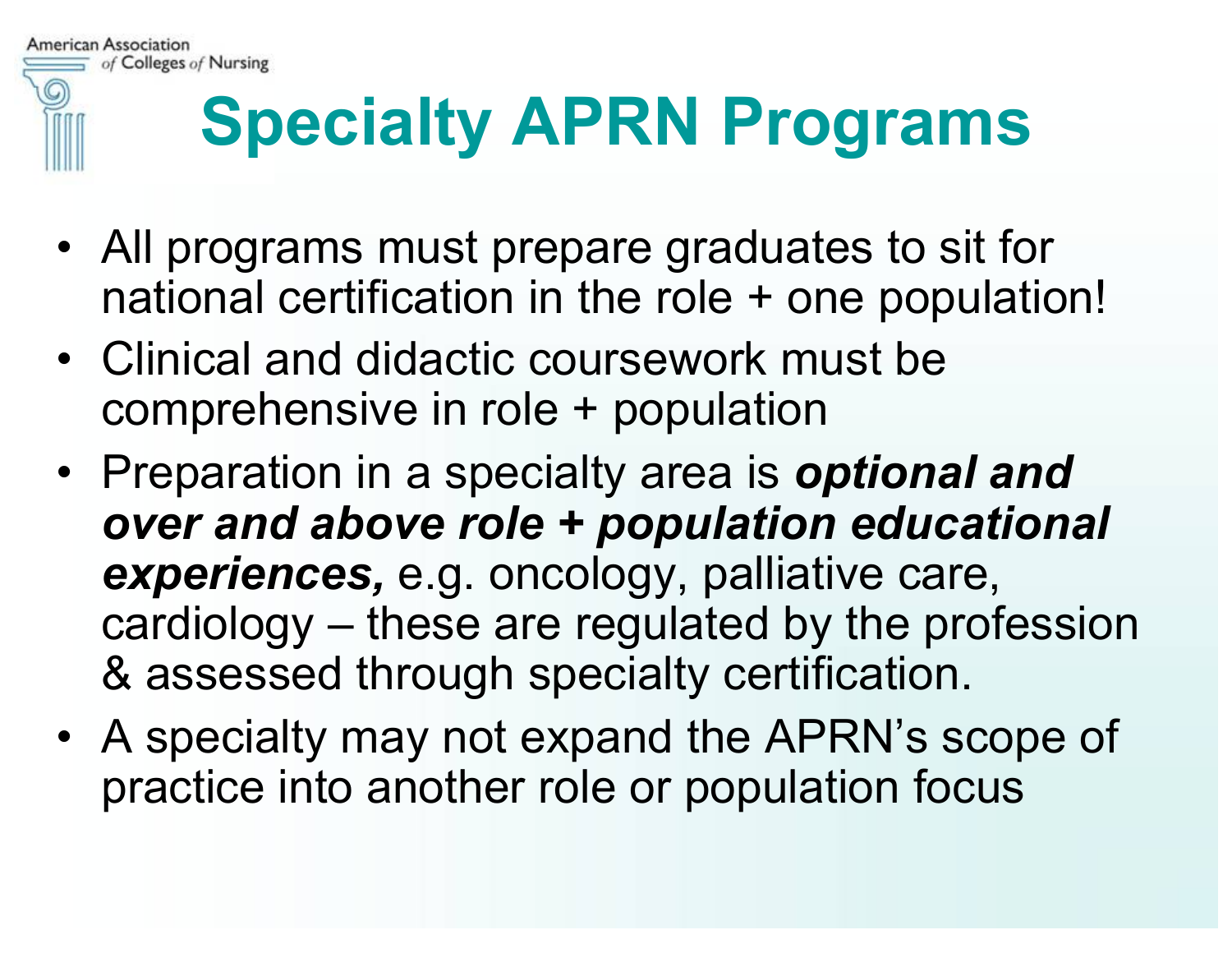

## **Accreditation of APRN Programs**

- Will pre-approve all new APRN programs
- Will accredit all post-graduate certificate programs.
- Will ensure that programs are designed to prepare graduates for national certification/ licensure
- Education program must include 3P's, nationally recognized role and population competencies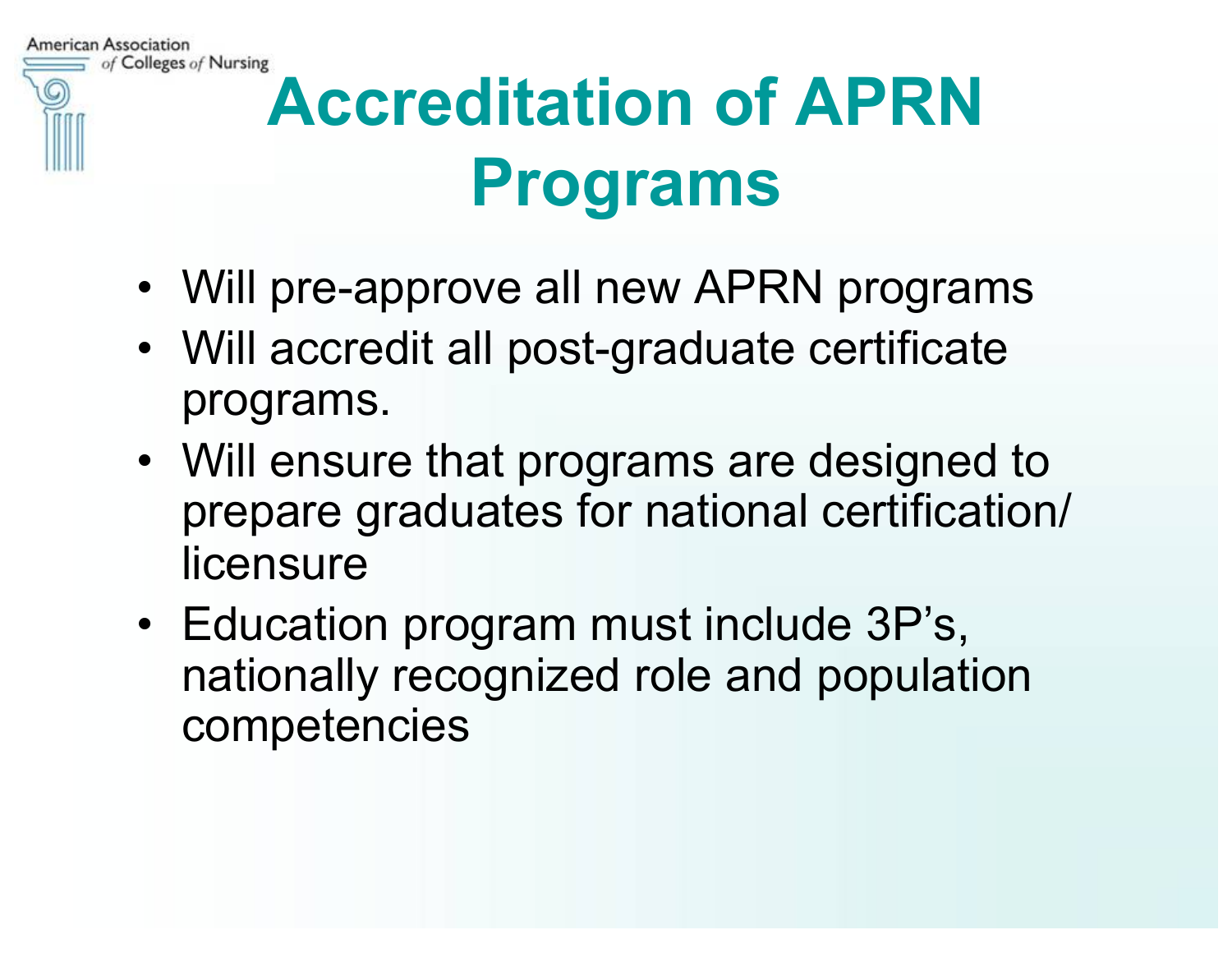

### **National APRN Certification**

- All APRNs must be nationally certified by a recognized, accredited certifying body
- Assess APRN core, role/population competencies
- For licensure, individuals must be certified in the role/ population which matches education program
- NP certification organizations have stated that all NP programs must meet National TF Criteria (2008) for graduates to sit for certification
- Specialty must be tested separately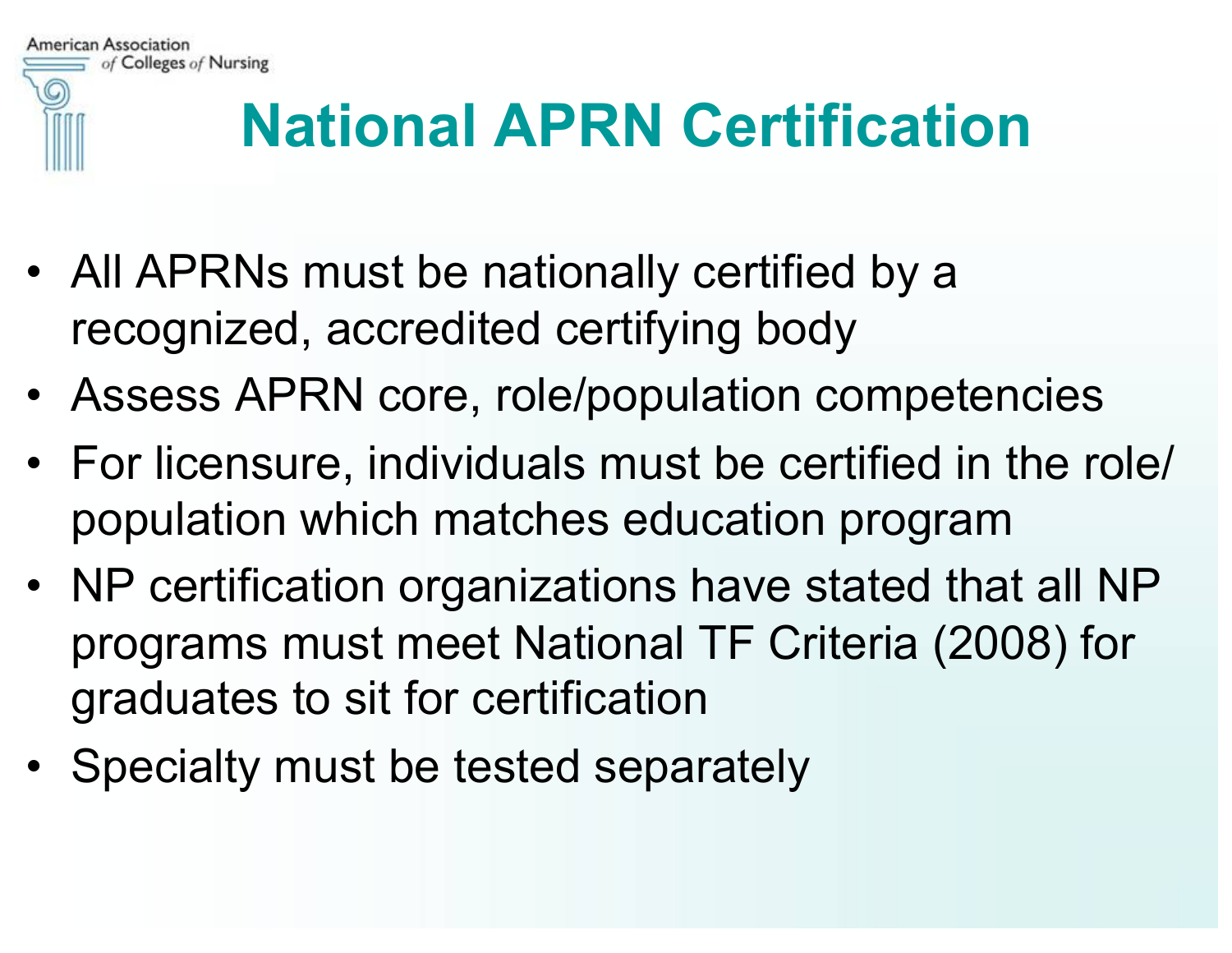# **APRN Consensus Model & DNP**

- Consensus Model complementary to transition to DNP
- DNP part of continuous dialogue

**American Association** 

of Colleges of Nursing

- All certification entities have stated in writing they allow DNP graduates to sit for certification
- Certification bodies have not said when may require DNP except AANA will require DNP for all new applicants in 2025
- All DNP programs preparing APRNs for entry into practice must meet the requirements of the Consensus Model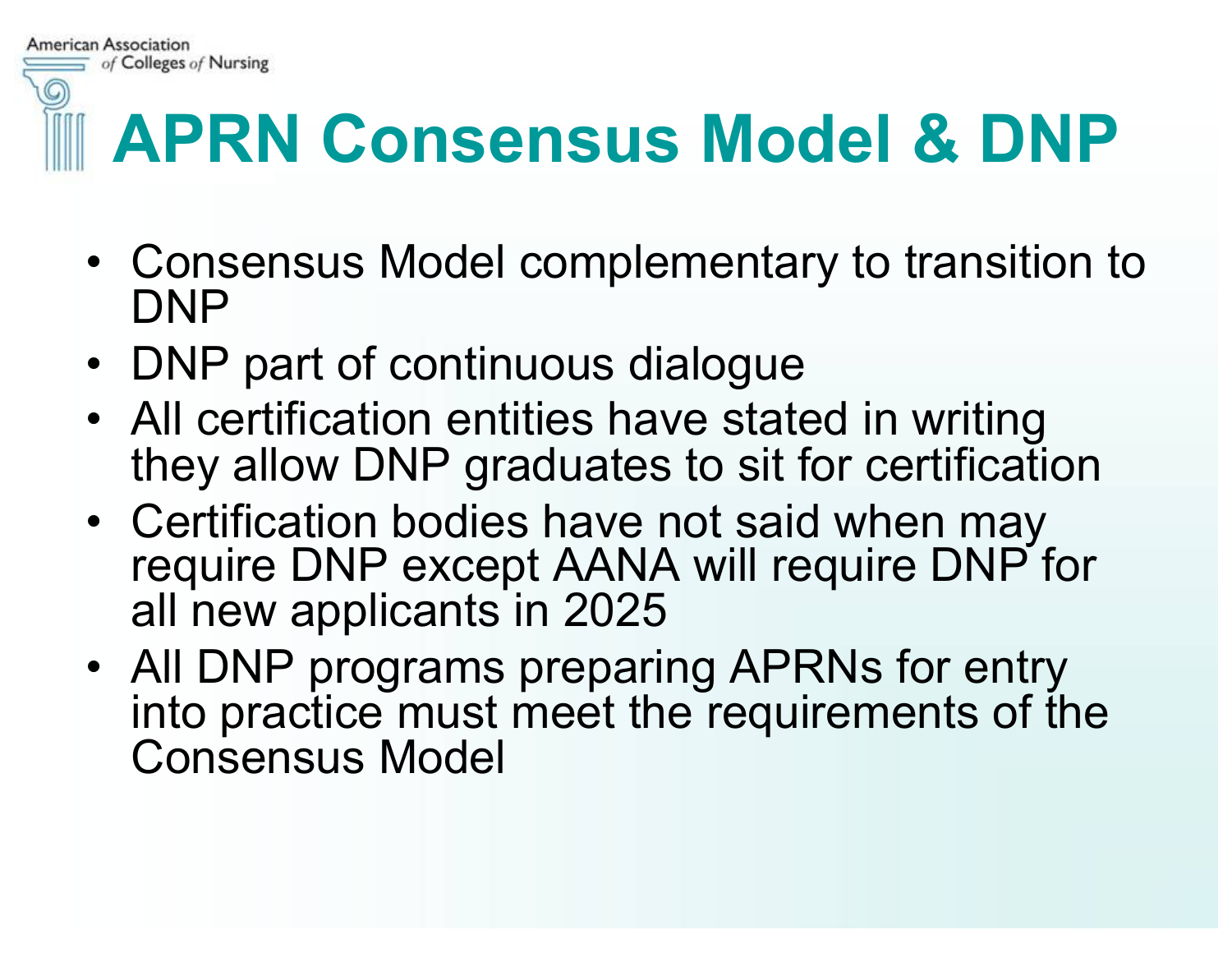

#### *Resources*

*APRN Model* Act/*Rules and Regulations*. *https://www.ncsbn.org/ APRN\_leg\_language\_approved\_8\_08.pdf*

*Consensus Model for APRN Regulation: Licensure, Accreditation Certification & Education* (July 2008) http://www.aacn.nche.edu/education/pdf/ APRNReport.pdf

APRN Consensus Model FAQs (8/19/2010) http://www.aacn.nche.edu/education/pdf/ LACE\_FAQ.pdf